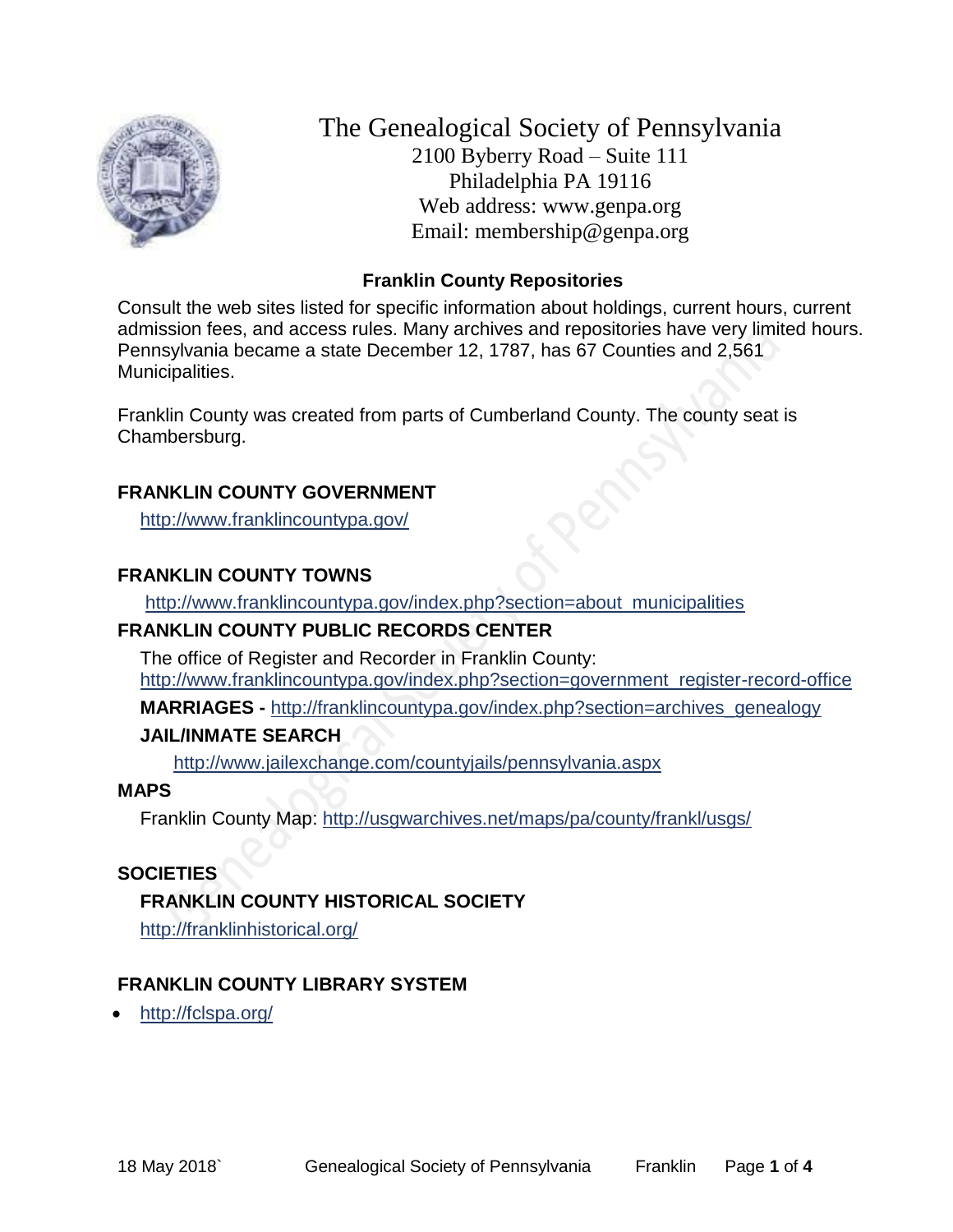# **RESOURCES**

- **Genealogical Society of Pennsylvania GSP** [http://GenPA.org](http://genpa.org/) **GSP Research** <https://genpa.org/research/>
- PAGenWeb **Franklin** County <http://usgwarchives.net/pa/franklin/>
- Obituaries –
- LDS <http://ldsgenealogy.com/PA> [http://www.newspaperobituaries.net/pennsylvania/franklin\\_county\\_obituaries.htm](http://www.newspaperobituaries.net/pennsylvania/franklin_county_obituaries.htm)
- County Newspapers
	- o *Echo Pilot* <http://www.echo-pilot.com/>
	- o *Public Opinion* <https://www.publicopiniononline.com/>
	- o *Waynesboro Record Herald* <http://www.therecordherald.com/>
	- o *Herald Mail Media*
		- [https://www.heraldmailmedia.com/news/tri\\_state/pennsylvania/](https://www.heraldmailmedia.com/news/tri_state/pennsylvania/)
	- o *Shippensburg News Chronicle* <http://www.shipnc.com/>
- **Random Acts of Kindness** <https://www.raogk.org/>
- **Family Search LDS:** <https://familysearch.org/>Free site but does require a login Collection List <https://familysearch.org/search/collection/list> [https://www.familysearch.org/wiki/en/Franklin\\_County,\\_Pennsylvania\\_Genealogy](https://www.familysearch.org/wiki/en/Franklin_County,_Pennsylvania_Genealogy)
- **Collections at the Historical Society of Pennsylvania HSP**  <http://hsp.org/collections>
	- HSP is membership based and there is a fee 1300 Locust Street, Philadelphia, PA 19107 215-732-6200 ext. 235 or [membership@hsp.org](mailto:membership@hsp.org)
- **RG-47. RECORDS OF THE COUNTY GOVERNMENTS** Guide to African American Resources at the Pennsylvania State Archives <http://www.phmc.state.pa.us/bah/aaGuide/AA-RG-47.html>
- **National Archives of Philadelphia** (**NARA**) Mid Atlantic Region: [http://www.nara.gov/research\\_rooms/mid\\_atlantic/](http://www.nara.gov/research_rooms/mid_atlantic/) **Records Request Process**

National Archives 14700 Townsend Road Philadelphia, Pennsylvania 19154-1096 Telephone: (215) 305-2044 Fax: (215) 305-2038 E-mail: [philadelphia.archives@nara.gov](mailto:philadelphia.archives@nara.gov) <https://wwwarchives.gov/philadelphia>

## **Naturalizations: NARA**

Pennsylvania: Philadelphia, 1790-1991; Pittsburgh, 1820-1979; Erie, 1940-1972; Scranton, 1901-1990; Wilkes-Barre, 1943-1972; Williamsport, 1909-1913; and Harrisburg, 1911-1917

## **MILITARY**

The National Archives at Philadelphia (**NARA**), through its partners Ancestry.com and Fold3.com, provides access to records relating to the military service of individuals from the American Revolution through World War II. Please note that Official Military Personnel Files from World War I to the present are held by the National Archives at St. Louis. <https://www.archives.gov/st-louis>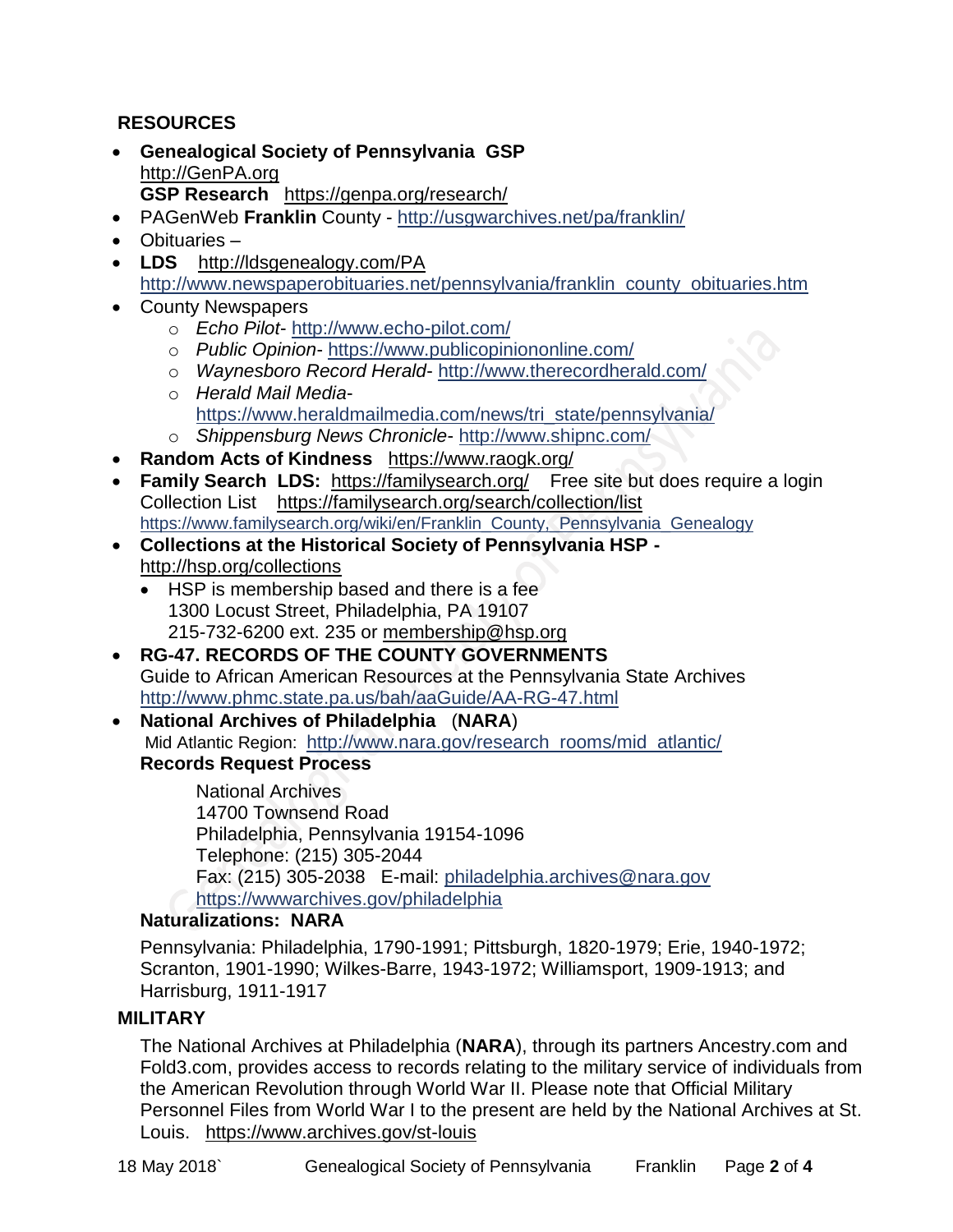World War I and World War II, Fourth Enumeration Draft Cards can also be accessed through our partner sites. In addition, Records of the Selective Service System, 1940- 1969, for individuals from Delaware, Maryland, Pennsylvania, Virginia, and West Virginia are available from the National Archives at St. Louis. Copies of World War I draft cards can be requested from the National Archives at Atlanta [\(Atlanta.archives@nara.gov](mailto:Atlanta.archives@nara.gov) ).

For information on obtaining World War II era and later draft cards, please see <http://www.archives.gov/st-louis/archival-programs/other-records/selective-service.html> <https://www.archives.gov/philadelphia/public/family-history.html#military>

#### **Pennsylvania Military Records Research Guide**

<https://www.raogk.org/pennsylvania-genealogy/pa-military-records/>

#### **Probate – Wills Administrations**

Probate records may include Person's exact death date, Names of the family members, Family relationships, Names of spouses of children, Residences, Adoption or guardianship of minor children or dependents, Worth of the property and land holdings, Evidence of occupation, religion, or military service

## **Family Search:** Pennsylvania Probate Records, 1683-1994 <https://familysearch.org/>

This collection includes probate records created in Pennsylvania counties. The records include wills, estate records and indexes.

## **State of Pennsylvania Vital Records**

The **Pennsylvania State Archives** collects, preserves and makes available for study the permanently-valuable public records of the Commonwealth, with particular attention given to the records of state government.

Mailing address: 350 North Street Harrisburg, PA 17120 Email: Email PA State Archives Phone: (717) 783-3281

GPS address: 801 North 3rd Street Harrisburg, PA 17102 Coordinates: 40.266080, - 76.886053

# **BIRTH CERTIFICATES**, 1906-1910

The Division of Vital Records (DVR) maintains birth records that occurred in Pennsylvania from 1906 to the present.

For information on public records (births occurring from 1906 to 1910), click on Pennsylvania State Archives <http://www.phmc.pa.gov/archives/Pages/default.aspx>or our Genealogy page.

[http://www.health.pa.gov/MyRecords/Certificates/Genealogy/Pages/14125.aspx#.WNvL](http://www.health.pa.gov/MyRecords/Certificates/Genealogy/Pages/14125.aspx#.WNvLKfkrJHY) **[KfkrJHY](http://www.health.pa.gov/MyRecords/Certificates/Genealogy/Pages/14125.aspx#.WNvLKfkrJHY)** 

## **Death Certificates**, 1906-1965

Original birth certificates for 1906-1910 and death certificates for 1906-1965 are available at the State Archives. Digital copies of the 1906-1908 birth certificates and the 1906-1963 death certificates may be found on Ancestry.com. Pennsylvania residents can access these records free of charge through Ancestry.com Pennsylvania. A free account can be created.